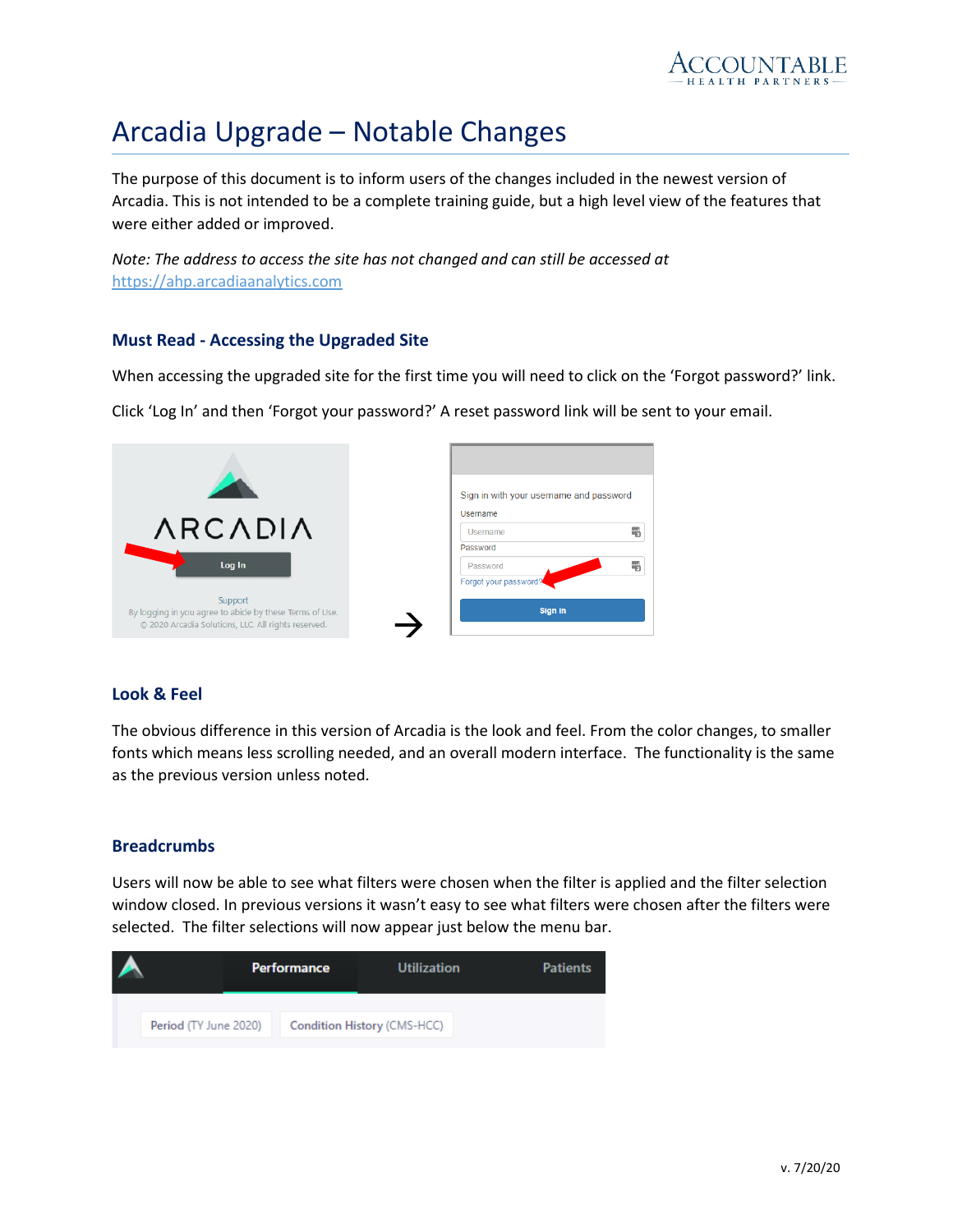## **Patient Information**

There is a substantial change in this part of Arcadia. Cards have been combined and improved making it easier to view patient information.

## **Measure & Quality Gaps**

This card combines the previous Measure, Condition, and Preventive cards. Selecting any one of the three links in the top right corner of the card will change the information within that card.

| <b>Measure &amp; Quality Gaps</b>                                                                                  |                                                            |                   | Measure Condition Preventive                          | Information displays the quality      |  |
|--------------------------------------------------------------------------------------------------------------------|------------------------------------------------------------|-------------------|-------------------------------------------------------|---------------------------------------|--|
| <b>Non Adherent</b>                                                                                                | Adherent                                                   |                   |                                                       | measures the patient is qualified for |  |
| <b>Adult BMI Assessment</b><br><b>Colorectal Cancer Screening</b><br>ACQA/IPP STANDARD<br><b>ACQA/IPP STANDARD</b> |                                                            |                   | and their status toward satisfying those<br>measures. |                                       |  |
| Depression Screen/Follow-Up<br>ACQA/IPP STANDARD                                                                   |                                                            |                   |                                                       |                                       |  |
| <b>Non-qualifying Measures</b>                                                                                     |                                                            |                   |                                                       |                                       |  |
| Patient does not qualify for 11 measures See all >                                                                 |                                                            |                   |                                                       |                                       |  |
| <b>Measure &amp; Quality Gaps</b>                                                                                  | Measure                                                    | Condition         | Preventive                                            | Hovering over each entry will provide |  |
| $BP \cdot CVD$ $\Box$                                                                                              | Control Med · Asthma                                       |                   |                                                       | Source, Location, and Provider        |  |
| Not documented                                                                                                     | Not documented                                             |                   |                                                       | information.                          |  |
| Flu Vacc · Asthma 因                                                                                                | $LDL \cdot CVD$ 因                                          |                   |                                                       |                                       |  |
| on Nov 3, 2016                                                                                                     | Not documented                                             |                   |                                                       |                                       |  |
| Rescue Med · Asthma                                                                                                | Tobacco Status · Asthma 因                                  |                   |                                                       |                                       |  |
| Not documented                                                                                                     | Not documented                                             |                   |                                                       |                                       |  |
| <b>Measure &amp; Quality Gaps</b>                                                                                  |                                                            | Measure Condition | Preventive                                            | Hovering over each entry will provide |  |
| BMI 因                                                                                                              | BP M                                                       |                   |                                                       | Source, Location, and Provider        |  |
| Not documented                                                                                                     | Not documented                                             |                   |                                                       | information.                          |  |
| <b>Cervical Cancer Screen</b><br>PAP and HPV Result on Oct 4, 2017                                                 | <b>Colorectal Cancer Screen</b><br>FIT-DNA on Apr 17, 2019 |                   |                                                       |                                       |  |
| Depression Screen 因<br>Not documented                                                                              | Flu Vacc 因<br>on Nov 3, 2016                               |                   |                                                       |                                       |  |
| LDL E<br>Not documented                                                                                            | Mammogram<br>on Aug 29, 2018                               |                   |                                                       |                                       |  |
| Med Rec <b>E</b><br>Not documented                                                                                 | <b>Physical Exam</b><br>on Apr 16, 2019                    |                   |                                                       |                                       |  |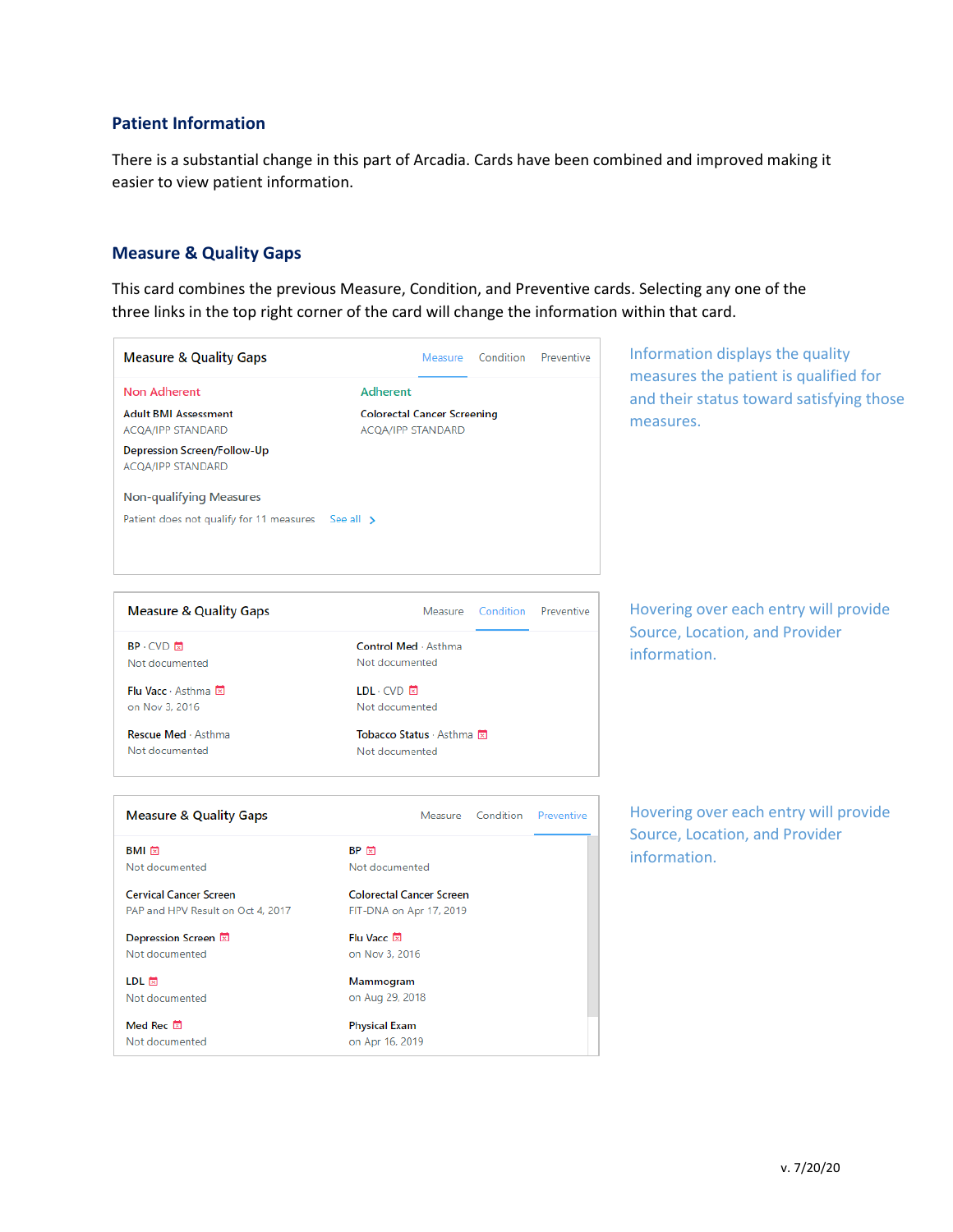## **Demographics & Care Team**

This card combines the previous Demographics card with Care Team including Care Manager and PCP attributions.

| Demographics & Care Team                           |                   | Demographics Care Team |  |
|----------------------------------------------------|-------------------|------------------------|--|
| Demographics<br>Eligibility<br>No data provided    |                   |                        |  |
| Phone                                              | Email<br>No email |                        |  |
| <b>Address</b>                                     |                   |                        |  |
| <b>Notes</b><br>No notes                           |                   |                        |  |
| More demographics >                                |                   |                        |  |
| <b>Risk</b>                                        |                   |                        |  |
| Demographics & Care Team                           |                   | Demographics Care Team |  |
| <b>Care Management</b>                             |                   |                        |  |
| No care team members to display                    |                   |                        |  |
| <b>Providers</b>                                   |                   |                        |  |
| PCP                                                |                   |                        |  |
| Provider Name<br>Attribution: Clinical, Functional |                   |                        |  |

## **Utilization & Appointments**

Combines the 'Utilization History' and 'Upcoming Appointments' cards into one list sorted chronologically.

| <b>Utilization &amp; Appointments</b>                                                                            |                                                                         |                       |
|------------------------------------------------------------------------------------------------------------------|-------------------------------------------------------------------------|-----------------------|
| Appointment<br>Provider and Location Information Shown Here                                                      |                                                                         | Jul 13, 2020, 1:30 PM |
| Radiology<br>Pain in left foot (M79.672)<br>Provider and Location Information                                    | (Excellus Generated Claims   Insurer)                                   | Jul 10, 2019          |
| <b>PCP Visits</b><br>Unspecified sprain of left foot, initial encounter (S93.602A)                               | Provider and Location Information (Excellus Generated Claims   Insurer) | Jul 10, 2019          |
| <b>DME</b><br>Unspecified sprain of left foot, initial encounter (S93.602A)<br>Provider and Location Information |                                                                         | Jul 10, 2019          |